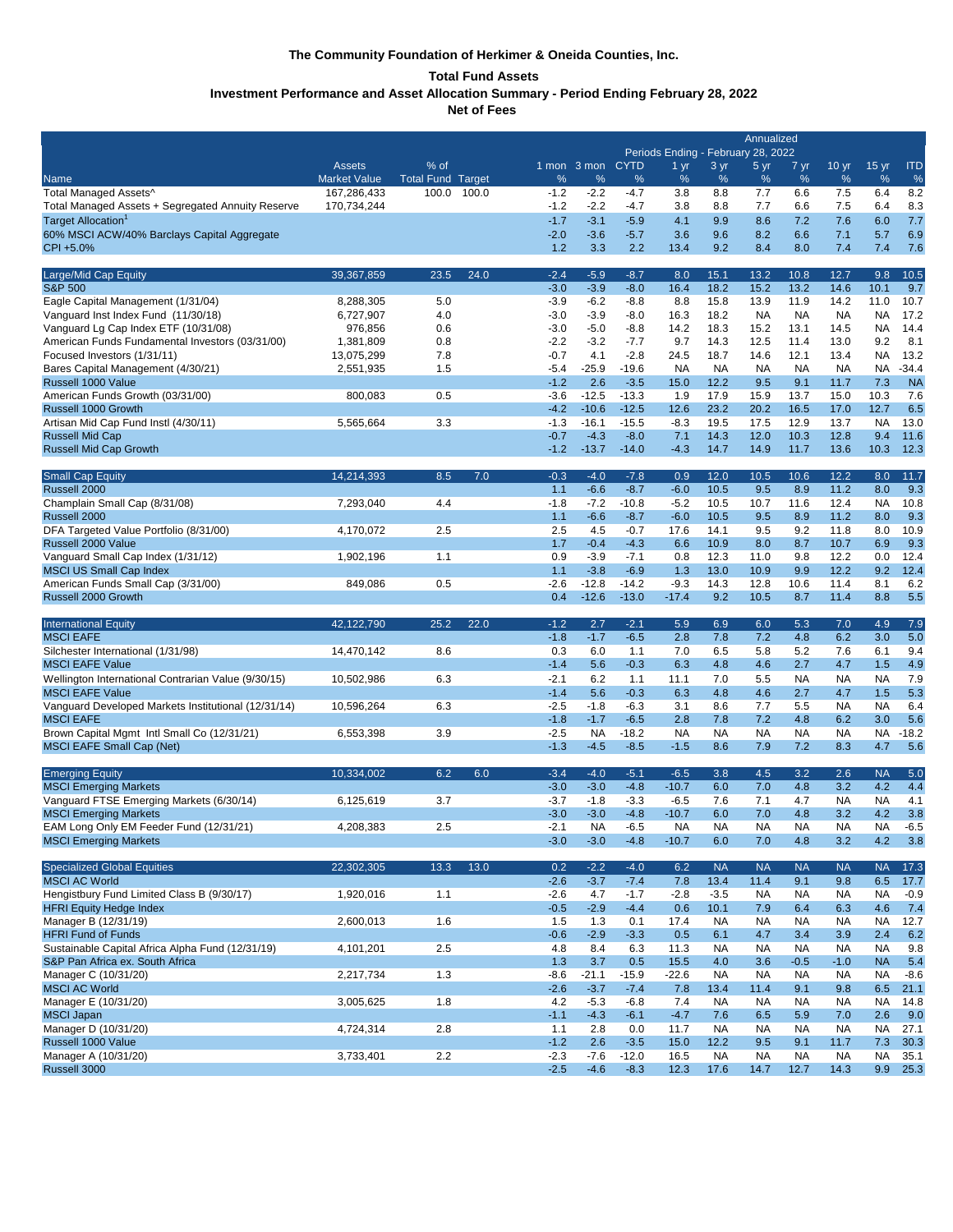# **The Community Foundation of Herkimer & Oneida Counties, Inc.**

# **Total Fund Assets**

**Investment Performance and Asset Allocation Summary - Period Ending February 28, 2022**

**Net of Fees** 

| Periods Ending - February 28, 2022<br>3 yr<br>5 yr<br>% of<br>1 mon 3 mon CYTD<br>$15 \text{ yr}$<br><b>ITD</b><br><b>Assets</b><br>1 <sub>yr</sub><br>7 yr<br>10 <sub>yr</sub><br>%<br>%<br>%<br><b>Market Value</b><br><b>Total Fund Target</b><br>%<br>%<br>%<br>%<br>%<br>%<br>%<br>Name<br>963,919<br>0.6<br>13.5<br><b>Total Private Equity</b><br>0.0<br>$-0.1$<br>0.0<br>30.3<br>19.6<br>16.5<br>14.5<br><b>NA</b><br>8.8<br>$-3.9$<br>14.6<br><b>S&amp;P 500</b><br>$-3.0$<br>$-8.0$<br>16.4<br>18.2<br>15.2<br>13.2<br>10.1<br>14.9<br>YTD-<br>Remaining<br><b>YTD - Capital</b><br>Valuation as<br>$of **$<br>Commitment<br>Calls<br><b>Distributions</b><br><b>IRR</b><br>IRR as of<br>Commitment<br>\$750,000<br>\$105,000<br>\$0<br>\$21,354<br>14.1%<br>9/30/2021<br>12/31/2021<br>TIFF Private Equity 2010 (7/31/10)<br>311,379<br>TIFF Private Equity 2011 (8/31/11)<br>652,540<br>\$1,000,000<br>\$70,000<br>\$0<br>\$0<br>11.0%<br>9/30/2021<br>12/31/2021<br><b>Fixed Income</b><br>17,406,115<br>10.4<br>12.0<br>$-0.8$<br>$-2.4$<br>$-2.2$<br>$-2.2$<br>3.4<br>2.7<br>2.4<br>2.6<br>4.3<br>4.9<br>$-3.5$<br>2.5<br>4.7<br>$-1.1$<br>$-3.2$<br>$-2.6$<br>3.3<br>2.7<br>2.4<br>3.8<br><b>Barclays Capital Aggregate</b><br>Income Research & Management (3/31/11)<br>$-1.2$<br>$-3.5$<br>$-3.2$<br>$-2.8$<br>3.9<br>2.6<br>3.5<br>8,027,832<br>4.8<br>3.1<br>2.9<br><b>NA</b><br>$-3.2$<br>2.7<br>2.5<br>3.0<br><b>Barclays Capital Aggregate</b><br>$-1.1$<br>$-3.5$<br>$-2.6$<br>3.3<br>2.4<br>3.8<br>Vanguard Short Term Bond Index (6/30/12)<br>$-0.6$<br>2.1<br>1.5<br>8,378,283<br>5.0<br>$-1.7$<br>$-1.6$<br>$-2.3$<br>1.8<br>1.6<br><b>NA</b><br><b>NA</b><br>Barclays 1-3 Yr Govt<br>$-1.3$<br>1.5<br>1.2<br>1.9<br>$-0.4$<br>$-1.1$<br>$-1.7$<br>1.3<br>1.0<br>1.0<br>Investment in Holding Corporation (6/30/14)<br>0.6<br>2.9<br>2.7<br>1,000,000<br>0.2<br>0.7<br>0.4<br>2.7<br>2.7<br>2.8<br><b>NA</b><br><b>NA</b><br>$-1.2$<br>3.9<br>Barclays Govt./Corp. Bond Index<br>$-3.9$<br>$-3.6$<br>$-2.6$<br>3.9<br>3.0<br>2.6<br>2.7<br>2.6<br><b>Global Bond</b><br>7.710.004<br>4.6<br>5.0<br>Colchester Global Bond (10/31/09)<br>7.710.004<br>4.6<br>$-2.3$<br>$-7.0$<br>1.5<br>2.2<br>$-0.6$<br>$-2.4$<br>1.9<br>2.1<br>1.3<br><b>NA</b><br>$-1.1$<br>$-3.7$<br>$-3.1$<br>$-6.5$<br>1.5<br>1.5<br>0.6<br>Citigroup World Gov Bond<br>2.0<br>2.7<br>1.3<br>8,293,747<br>5.0<br>5.0<br>Treasury Inflation Protected Sec.<br>Vanquard Inflation Protected Sec. (10/31/09)<br>8,293,747<br>5.0<br>0.8<br>$-1.0$<br>$-1.1$<br>5.8<br>7.4<br>3.7<br>2.7<br><b>NA</b><br>3.9<br>4.7<br><b>Barclays US TIPS</b><br>0.9<br>$-1.2$<br>$-0.9$<br>6.1<br>7.5<br>4.8<br>3.8<br>2.8<br>4.4<br>4.0<br>4,551,299<br>2.7<br>3.0<br>$-2.1$<br>2.0<br>4.1<br>4.2<br>5.7<br><b>High Yield</b><br>$-0.7$<br>$-0.6$<br>4.9<br>6.2<br>6.6<br>Oaktree Expanded High Yield (10/31/14)<br>1.5<br>$-1.1$<br>$-1.4$<br>$-3.2$<br>1.1<br>4.5<br>3.7<br>3.9<br><b>NA</b><br><b>NA</b><br>3.9<br>2,465,841<br>$-0.9$<br>4.9<br>Merrill Lynch High Yield<br>$-1.8$<br>$-3.6$<br>0.8<br>5.0<br>4.7<br>5.0<br>5.8<br>6.4<br>OHA Diversified Credit Strategies Offshore (10/31/14)<br>1.2<br>$-0.4$<br>3.2<br>2,085,458<br>0.4<br>$-0.8$<br>5.4<br>4.7<br>4.7<br><b>NA</b><br><b>NA</b><br>4.6<br>5.2<br>50% CSFB Lev Loan/50% Barclays Corp HY<br>$-0.8$<br>$-0.7$<br>$-1.9$<br>2.0<br>4.7<br>4.5<br>4.6<br>5.4<br>4.6<br>0.0<br>Program Related Investments<br>20,000<br>3.0<br><b>Bridge Loans</b><br>20,000<br>0.0<br>0.0<br>0.0<br>0.0<br>0.0<br><b>NA</b><br><b>NA</b><br><b>NA</b><br><b>NA</b><br><b>NA</b><br>0.0<br>Outside Managed Assets <sup>2</sup><br>5,035,379<br>700,544<br><b>American Funds</b><br>Outside Managed Fund 1<br>153,864<br>2.7<br>10.0<br><b>NA</b><br>0.0<br>10.0<br>13.6<br>9.9<br>8.0<br>9.1<br>NA<br>7.9<br>8.2<br>9.2<br>Outside Managed Fund 2<br>104,082<br>0.8<br>0.0<br>8.1<br>15.3<br>10.4<br>NA<br><b>NA</b><br>Outside Managed Fund 3<br>442,598<br><b>NA</b><br>3.5<br>0.0<br>11.7<br>19.6<br>13.9<br>11.0<br>11.4<br>NA.<br>11.8<br>2,134,811<br>Northwestern Mutual<br>$-2.1$<br>Outside Managed Fund 4<br>2,134,811<br>$-1.6$<br>$-4.9$<br>6.0<br><b>NA</b><br><b>NA</b><br><b>NA</b><br><b>NA</b><br><b>NA</b><br>10.3<br><b>Baird - BEGE</b><br>2,200,024<br>$-3.8$<br>Outside Managed Fund 5<br>2,200,024<br>$-2.2$<br><b>NA</b><br>$-3.8$<br><b>NA</b><br><b>NA</b><br><b>NA</b><br><b>NA</b><br><b>NA</b><br><b>NA</b><br>Cash Composite <sup>3</sup><br>0.3<br>0.2<br>3,610,971<br>0.0<br>0.3<br>0.1<br>0.0<br>0.0<br>0.0<br>0.5<br>0.7<br><b>U.S. Treasury Bills</b><br>0.0<br>0.0<br>0.9<br>1.1<br>0.9<br>0.6<br>0.9<br>2.2<br>0.0<br>0.0<br>Segregated Annuity Reserve Fund<br>3,447,811<br><b>USCCB Pool</b><br>11,497,891<br>1,160,855<br>Short-term Pool<br>190,587<br>Intermediate - Term Investment Pool<br>681,062<br>Segregated Charitable Remainder Unitrust Fund<br><b>Grand Total of All Assets</b> |             |  |  | Annualized |  |  |  |  |  |
|-------------------------------------------------------------------------------------------------------------------------------------------------------------------------------------------------------------------------------------------------------------------------------------------------------------------------------------------------------------------------------------------------------------------------------------------------------------------------------------------------------------------------------------------------------------------------------------------------------------------------------------------------------------------------------------------------------------------------------------------------------------------------------------------------------------------------------------------------------------------------------------------------------------------------------------------------------------------------------------------------------------------------------------------------------------------------------------------------------------------------------------------------------------------------------------------------------------------------------------------------------------------------------------------------------------------------------------------------------------------------------------------------------------------------------------------------------------------------------------------------------------------------------------------------------------------------------------------------------------------------------------------------------------------------------------------------------------------------------------------------------------------------------------------------------------------------------------------------------------------------------------------------------------------------------------------------------------------------------------------------------------------------------------------------------------------------------------------------------------------------------------------------------------------------------------------------------------------------------------------------------------------------------------------------------------------------------------------------------------------------------------------------------------------------------------------------------------------------------------------------------------------------------------------------------------------------------------------------------------------------------------------------------------------------------------------------------------------------------------------------------------------------------------------------------------------------------------------------------------------------------------------------------------------------------------------------------------------------------------------------------------------------------------------------------------------------------------------------------------------------------------------------------------------------------------------------------------------------------------------------------------------------------------------------------------------------------------------------------------------------------------------------------------------------------------------------------------------------------------------------------------------------------------------------------------------------------------------------------------------------------------------------------------------------------------------------------------------------------------------------------------------------------------------------------------------------------------------------------------------------------------------------------------------------------------------------------------------------------------------------------------------------------------------------------------------------------------------------------------------------------------------------------------------------------------------------------------------------------------------------------------------------------------------------------------------------------------------------------------------------------------------------------------------------------------------------------------------------------------------------------------------------------------------------------------------------------------------------------------------------------------------------------------------------------------------------------------------------------------------------------------------------------------------------------------------------------------------------------------------------------------------------------------------------------------------------------------------------|-------------|--|--|------------|--|--|--|--|--|
|                                                                                                                                                                                                                                                                                                                                                                                                                                                                                                                                                                                                                                                                                                                                                                                                                                                                                                                                                                                                                                                                                                                                                                                                                                                                                                                                                                                                                                                                                                                                                                                                                                                                                                                                                                                                                                                                                                                                                                                                                                                                                                                                                                                                                                                                                                                                                                                                                                                                                                                                                                                                                                                                                                                                                                                                                                                                                                                                                                                                                                                                                                                                                                                                                                                                                                                                                                                                                                                                                                                                                                                                                                                                                                                                                                                                                                                                                                                                                                                                                                                                                                                                                                                                                                                                                                                                                                                                                                                                                                                                                                                                                                                                                                                                                                                                                                                                                                                                                                         |             |  |  |            |  |  |  |  |  |
|                                                                                                                                                                                                                                                                                                                                                                                                                                                                                                                                                                                                                                                                                                                                                                                                                                                                                                                                                                                                                                                                                                                                                                                                                                                                                                                                                                                                                                                                                                                                                                                                                                                                                                                                                                                                                                                                                                                                                                                                                                                                                                                                                                                                                                                                                                                                                                                                                                                                                                                                                                                                                                                                                                                                                                                                                                                                                                                                                                                                                                                                                                                                                                                                                                                                                                                                                                                                                                                                                                                                                                                                                                                                                                                                                                                                                                                                                                                                                                                                                                                                                                                                                                                                                                                                                                                                                                                                                                                                                                                                                                                                                                                                                                                                                                                                                                                                                                                                                                         |             |  |  |            |  |  |  |  |  |
|                                                                                                                                                                                                                                                                                                                                                                                                                                                                                                                                                                                                                                                                                                                                                                                                                                                                                                                                                                                                                                                                                                                                                                                                                                                                                                                                                                                                                                                                                                                                                                                                                                                                                                                                                                                                                                                                                                                                                                                                                                                                                                                                                                                                                                                                                                                                                                                                                                                                                                                                                                                                                                                                                                                                                                                                                                                                                                                                                                                                                                                                                                                                                                                                                                                                                                                                                                                                                                                                                                                                                                                                                                                                                                                                                                                                                                                                                                                                                                                                                                                                                                                                                                                                                                                                                                                                                                                                                                                                                                                                                                                                                                                                                                                                                                                                                                                                                                                                                                         |             |  |  |            |  |  |  |  |  |
|                                                                                                                                                                                                                                                                                                                                                                                                                                                                                                                                                                                                                                                                                                                                                                                                                                                                                                                                                                                                                                                                                                                                                                                                                                                                                                                                                                                                                                                                                                                                                                                                                                                                                                                                                                                                                                                                                                                                                                                                                                                                                                                                                                                                                                                                                                                                                                                                                                                                                                                                                                                                                                                                                                                                                                                                                                                                                                                                                                                                                                                                                                                                                                                                                                                                                                                                                                                                                                                                                                                                                                                                                                                                                                                                                                                                                                                                                                                                                                                                                                                                                                                                                                                                                                                                                                                                                                                                                                                                                                                                                                                                                                                                                                                                                                                                                                                                                                                                                                         |             |  |  |            |  |  |  |  |  |
|                                                                                                                                                                                                                                                                                                                                                                                                                                                                                                                                                                                                                                                                                                                                                                                                                                                                                                                                                                                                                                                                                                                                                                                                                                                                                                                                                                                                                                                                                                                                                                                                                                                                                                                                                                                                                                                                                                                                                                                                                                                                                                                                                                                                                                                                                                                                                                                                                                                                                                                                                                                                                                                                                                                                                                                                                                                                                                                                                                                                                                                                                                                                                                                                                                                                                                                                                                                                                                                                                                                                                                                                                                                                                                                                                                                                                                                                                                                                                                                                                                                                                                                                                                                                                                                                                                                                                                                                                                                                                                                                                                                                                                                                                                                                                                                                                                                                                                                                                                         |             |  |  |            |  |  |  |  |  |
|                                                                                                                                                                                                                                                                                                                                                                                                                                                                                                                                                                                                                                                                                                                                                                                                                                                                                                                                                                                                                                                                                                                                                                                                                                                                                                                                                                                                                                                                                                                                                                                                                                                                                                                                                                                                                                                                                                                                                                                                                                                                                                                                                                                                                                                                                                                                                                                                                                                                                                                                                                                                                                                                                                                                                                                                                                                                                                                                                                                                                                                                                                                                                                                                                                                                                                                                                                                                                                                                                                                                                                                                                                                                                                                                                                                                                                                                                                                                                                                                                                                                                                                                                                                                                                                                                                                                                                                                                                                                                                                                                                                                                                                                                                                                                                                                                                                                                                                                                                         |             |  |  |            |  |  |  |  |  |
|                                                                                                                                                                                                                                                                                                                                                                                                                                                                                                                                                                                                                                                                                                                                                                                                                                                                                                                                                                                                                                                                                                                                                                                                                                                                                                                                                                                                                                                                                                                                                                                                                                                                                                                                                                                                                                                                                                                                                                                                                                                                                                                                                                                                                                                                                                                                                                                                                                                                                                                                                                                                                                                                                                                                                                                                                                                                                                                                                                                                                                                                                                                                                                                                                                                                                                                                                                                                                                                                                                                                                                                                                                                                                                                                                                                                                                                                                                                                                                                                                                                                                                                                                                                                                                                                                                                                                                                                                                                                                                                                                                                                                                                                                                                                                                                                                                                                                                                                                                         |             |  |  |            |  |  |  |  |  |
|                                                                                                                                                                                                                                                                                                                                                                                                                                                                                                                                                                                                                                                                                                                                                                                                                                                                                                                                                                                                                                                                                                                                                                                                                                                                                                                                                                                                                                                                                                                                                                                                                                                                                                                                                                                                                                                                                                                                                                                                                                                                                                                                                                                                                                                                                                                                                                                                                                                                                                                                                                                                                                                                                                                                                                                                                                                                                                                                                                                                                                                                                                                                                                                                                                                                                                                                                                                                                                                                                                                                                                                                                                                                                                                                                                                                                                                                                                                                                                                                                                                                                                                                                                                                                                                                                                                                                                                                                                                                                                                                                                                                                                                                                                                                                                                                                                                                                                                                                                         |             |  |  |            |  |  |  |  |  |
|                                                                                                                                                                                                                                                                                                                                                                                                                                                                                                                                                                                                                                                                                                                                                                                                                                                                                                                                                                                                                                                                                                                                                                                                                                                                                                                                                                                                                                                                                                                                                                                                                                                                                                                                                                                                                                                                                                                                                                                                                                                                                                                                                                                                                                                                                                                                                                                                                                                                                                                                                                                                                                                                                                                                                                                                                                                                                                                                                                                                                                                                                                                                                                                                                                                                                                                                                                                                                                                                                                                                                                                                                                                                                                                                                                                                                                                                                                                                                                                                                                                                                                                                                                                                                                                                                                                                                                                                                                                                                                                                                                                                                                                                                                                                                                                                                                                                                                                                                                         |             |  |  |            |  |  |  |  |  |
|                                                                                                                                                                                                                                                                                                                                                                                                                                                                                                                                                                                                                                                                                                                                                                                                                                                                                                                                                                                                                                                                                                                                                                                                                                                                                                                                                                                                                                                                                                                                                                                                                                                                                                                                                                                                                                                                                                                                                                                                                                                                                                                                                                                                                                                                                                                                                                                                                                                                                                                                                                                                                                                                                                                                                                                                                                                                                                                                                                                                                                                                                                                                                                                                                                                                                                                                                                                                                                                                                                                                                                                                                                                                                                                                                                                                                                                                                                                                                                                                                                                                                                                                                                                                                                                                                                                                                                                                                                                                                                                                                                                                                                                                                                                                                                                                                                                                                                                                                                         |             |  |  |            |  |  |  |  |  |
|                                                                                                                                                                                                                                                                                                                                                                                                                                                                                                                                                                                                                                                                                                                                                                                                                                                                                                                                                                                                                                                                                                                                                                                                                                                                                                                                                                                                                                                                                                                                                                                                                                                                                                                                                                                                                                                                                                                                                                                                                                                                                                                                                                                                                                                                                                                                                                                                                                                                                                                                                                                                                                                                                                                                                                                                                                                                                                                                                                                                                                                                                                                                                                                                                                                                                                                                                                                                                                                                                                                                                                                                                                                                                                                                                                                                                                                                                                                                                                                                                                                                                                                                                                                                                                                                                                                                                                                                                                                                                                                                                                                                                                                                                                                                                                                                                                                                                                                                                                         |             |  |  |            |  |  |  |  |  |
|                                                                                                                                                                                                                                                                                                                                                                                                                                                                                                                                                                                                                                                                                                                                                                                                                                                                                                                                                                                                                                                                                                                                                                                                                                                                                                                                                                                                                                                                                                                                                                                                                                                                                                                                                                                                                                                                                                                                                                                                                                                                                                                                                                                                                                                                                                                                                                                                                                                                                                                                                                                                                                                                                                                                                                                                                                                                                                                                                                                                                                                                                                                                                                                                                                                                                                                                                                                                                                                                                                                                                                                                                                                                                                                                                                                                                                                                                                                                                                                                                                                                                                                                                                                                                                                                                                                                                                                                                                                                                                                                                                                                                                                                                                                                                                                                                                                                                                                                                                         |             |  |  |            |  |  |  |  |  |
|                                                                                                                                                                                                                                                                                                                                                                                                                                                                                                                                                                                                                                                                                                                                                                                                                                                                                                                                                                                                                                                                                                                                                                                                                                                                                                                                                                                                                                                                                                                                                                                                                                                                                                                                                                                                                                                                                                                                                                                                                                                                                                                                                                                                                                                                                                                                                                                                                                                                                                                                                                                                                                                                                                                                                                                                                                                                                                                                                                                                                                                                                                                                                                                                                                                                                                                                                                                                                                                                                                                                                                                                                                                                                                                                                                                                                                                                                                                                                                                                                                                                                                                                                                                                                                                                                                                                                                                                                                                                                                                                                                                                                                                                                                                                                                                                                                                                                                                                                                         |             |  |  |            |  |  |  |  |  |
|                                                                                                                                                                                                                                                                                                                                                                                                                                                                                                                                                                                                                                                                                                                                                                                                                                                                                                                                                                                                                                                                                                                                                                                                                                                                                                                                                                                                                                                                                                                                                                                                                                                                                                                                                                                                                                                                                                                                                                                                                                                                                                                                                                                                                                                                                                                                                                                                                                                                                                                                                                                                                                                                                                                                                                                                                                                                                                                                                                                                                                                                                                                                                                                                                                                                                                                                                                                                                                                                                                                                                                                                                                                                                                                                                                                                                                                                                                                                                                                                                                                                                                                                                                                                                                                                                                                                                                                                                                                                                                                                                                                                                                                                                                                                                                                                                                                                                                                                                                         |             |  |  |            |  |  |  |  |  |
|                                                                                                                                                                                                                                                                                                                                                                                                                                                                                                                                                                                                                                                                                                                                                                                                                                                                                                                                                                                                                                                                                                                                                                                                                                                                                                                                                                                                                                                                                                                                                                                                                                                                                                                                                                                                                                                                                                                                                                                                                                                                                                                                                                                                                                                                                                                                                                                                                                                                                                                                                                                                                                                                                                                                                                                                                                                                                                                                                                                                                                                                                                                                                                                                                                                                                                                                                                                                                                                                                                                                                                                                                                                                                                                                                                                                                                                                                                                                                                                                                                                                                                                                                                                                                                                                                                                                                                                                                                                                                                                                                                                                                                                                                                                                                                                                                                                                                                                                                                         |             |  |  |            |  |  |  |  |  |
|                                                                                                                                                                                                                                                                                                                                                                                                                                                                                                                                                                                                                                                                                                                                                                                                                                                                                                                                                                                                                                                                                                                                                                                                                                                                                                                                                                                                                                                                                                                                                                                                                                                                                                                                                                                                                                                                                                                                                                                                                                                                                                                                                                                                                                                                                                                                                                                                                                                                                                                                                                                                                                                                                                                                                                                                                                                                                                                                                                                                                                                                                                                                                                                                                                                                                                                                                                                                                                                                                                                                                                                                                                                                                                                                                                                                                                                                                                                                                                                                                                                                                                                                                                                                                                                                                                                                                                                                                                                                                                                                                                                                                                                                                                                                                                                                                                                                                                                                                                         |             |  |  |            |  |  |  |  |  |
|                                                                                                                                                                                                                                                                                                                                                                                                                                                                                                                                                                                                                                                                                                                                                                                                                                                                                                                                                                                                                                                                                                                                                                                                                                                                                                                                                                                                                                                                                                                                                                                                                                                                                                                                                                                                                                                                                                                                                                                                                                                                                                                                                                                                                                                                                                                                                                                                                                                                                                                                                                                                                                                                                                                                                                                                                                                                                                                                                                                                                                                                                                                                                                                                                                                                                                                                                                                                                                                                                                                                                                                                                                                                                                                                                                                                                                                                                                                                                                                                                                                                                                                                                                                                                                                                                                                                                                                                                                                                                                                                                                                                                                                                                                                                                                                                                                                                                                                                                                         |             |  |  |            |  |  |  |  |  |
|                                                                                                                                                                                                                                                                                                                                                                                                                                                                                                                                                                                                                                                                                                                                                                                                                                                                                                                                                                                                                                                                                                                                                                                                                                                                                                                                                                                                                                                                                                                                                                                                                                                                                                                                                                                                                                                                                                                                                                                                                                                                                                                                                                                                                                                                                                                                                                                                                                                                                                                                                                                                                                                                                                                                                                                                                                                                                                                                                                                                                                                                                                                                                                                                                                                                                                                                                                                                                                                                                                                                                                                                                                                                                                                                                                                                                                                                                                                                                                                                                                                                                                                                                                                                                                                                                                                                                                                                                                                                                                                                                                                                                                                                                                                                                                                                                                                                                                                                                                         |             |  |  |            |  |  |  |  |  |
|                                                                                                                                                                                                                                                                                                                                                                                                                                                                                                                                                                                                                                                                                                                                                                                                                                                                                                                                                                                                                                                                                                                                                                                                                                                                                                                                                                                                                                                                                                                                                                                                                                                                                                                                                                                                                                                                                                                                                                                                                                                                                                                                                                                                                                                                                                                                                                                                                                                                                                                                                                                                                                                                                                                                                                                                                                                                                                                                                                                                                                                                                                                                                                                                                                                                                                                                                                                                                                                                                                                                                                                                                                                                                                                                                                                                                                                                                                                                                                                                                                                                                                                                                                                                                                                                                                                                                                                                                                                                                                                                                                                                                                                                                                                                                                                                                                                                                                                                                                         |             |  |  |            |  |  |  |  |  |
|                                                                                                                                                                                                                                                                                                                                                                                                                                                                                                                                                                                                                                                                                                                                                                                                                                                                                                                                                                                                                                                                                                                                                                                                                                                                                                                                                                                                                                                                                                                                                                                                                                                                                                                                                                                                                                                                                                                                                                                                                                                                                                                                                                                                                                                                                                                                                                                                                                                                                                                                                                                                                                                                                                                                                                                                                                                                                                                                                                                                                                                                                                                                                                                                                                                                                                                                                                                                                                                                                                                                                                                                                                                                                                                                                                                                                                                                                                                                                                                                                                                                                                                                                                                                                                                                                                                                                                                                                                                                                                                                                                                                                                                                                                                                                                                                                                                                                                                                                                         |             |  |  |            |  |  |  |  |  |
|                                                                                                                                                                                                                                                                                                                                                                                                                                                                                                                                                                                                                                                                                                                                                                                                                                                                                                                                                                                                                                                                                                                                                                                                                                                                                                                                                                                                                                                                                                                                                                                                                                                                                                                                                                                                                                                                                                                                                                                                                                                                                                                                                                                                                                                                                                                                                                                                                                                                                                                                                                                                                                                                                                                                                                                                                                                                                                                                                                                                                                                                                                                                                                                                                                                                                                                                                                                                                                                                                                                                                                                                                                                                                                                                                                                                                                                                                                                                                                                                                                                                                                                                                                                                                                                                                                                                                                                                                                                                                                                                                                                                                                                                                                                                                                                                                                                                                                                                                                         |             |  |  |            |  |  |  |  |  |
|                                                                                                                                                                                                                                                                                                                                                                                                                                                                                                                                                                                                                                                                                                                                                                                                                                                                                                                                                                                                                                                                                                                                                                                                                                                                                                                                                                                                                                                                                                                                                                                                                                                                                                                                                                                                                                                                                                                                                                                                                                                                                                                                                                                                                                                                                                                                                                                                                                                                                                                                                                                                                                                                                                                                                                                                                                                                                                                                                                                                                                                                                                                                                                                                                                                                                                                                                                                                                                                                                                                                                                                                                                                                                                                                                                                                                                                                                                                                                                                                                                                                                                                                                                                                                                                                                                                                                                                                                                                                                                                                                                                                                                                                                                                                                                                                                                                                                                                                                                         |             |  |  |            |  |  |  |  |  |
|                                                                                                                                                                                                                                                                                                                                                                                                                                                                                                                                                                                                                                                                                                                                                                                                                                                                                                                                                                                                                                                                                                                                                                                                                                                                                                                                                                                                                                                                                                                                                                                                                                                                                                                                                                                                                                                                                                                                                                                                                                                                                                                                                                                                                                                                                                                                                                                                                                                                                                                                                                                                                                                                                                                                                                                                                                                                                                                                                                                                                                                                                                                                                                                                                                                                                                                                                                                                                                                                                                                                                                                                                                                                                                                                                                                                                                                                                                                                                                                                                                                                                                                                                                                                                                                                                                                                                                                                                                                                                                                                                                                                                                                                                                                                                                                                                                                                                                                                                                         |             |  |  |            |  |  |  |  |  |
|                                                                                                                                                                                                                                                                                                                                                                                                                                                                                                                                                                                                                                                                                                                                                                                                                                                                                                                                                                                                                                                                                                                                                                                                                                                                                                                                                                                                                                                                                                                                                                                                                                                                                                                                                                                                                                                                                                                                                                                                                                                                                                                                                                                                                                                                                                                                                                                                                                                                                                                                                                                                                                                                                                                                                                                                                                                                                                                                                                                                                                                                                                                                                                                                                                                                                                                                                                                                                                                                                                                                                                                                                                                                                                                                                                                                                                                                                                                                                                                                                                                                                                                                                                                                                                                                                                                                                                                                                                                                                                                                                                                                                                                                                                                                                                                                                                                                                                                                                                         |             |  |  |            |  |  |  |  |  |
|                                                                                                                                                                                                                                                                                                                                                                                                                                                                                                                                                                                                                                                                                                                                                                                                                                                                                                                                                                                                                                                                                                                                                                                                                                                                                                                                                                                                                                                                                                                                                                                                                                                                                                                                                                                                                                                                                                                                                                                                                                                                                                                                                                                                                                                                                                                                                                                                                                                                                                                                                                                                                                                                                                                                                                                                                                                                                                                                                                                                                                                                                                                                                                                                                                                                                                                                                                                                                                                                                                                                                                                                                                                                                                                                                                                                                                                                                                                                                                                                                                                                                                                                                                                                                                                                                                                                                                                                                                                                                                                                                                                                                                                                                                                                                                                                                                                                                                                                                                         |             |  |  |            |  |  |  |  |  |
|                                                                                                                                                                                                                                                                                                                                                                                                                                                                                                                                                                                                                                                                                                                                                                                                                                                                                                                                                                                                                                                                                                                                                                                                                                                                                                                                                                                                                                                                                                                                                                                                                                                                                                                                                                                                                                                                                                                                                                                                                                                                                                                                                                                                                                                                                                                                                                                                                                                                                                                                                                                                                                                                                                                                                                                                                                                                                                                                                                                                                                                                                                                                                                                                                                                                                                                                                                                                                                                                                                                                                                                                                                                                                                                                                                                                                                                                                                                                                                                                                                                                                                                                                                                                                                                                                                                                                                                                                                                                                                                                                                                                                                                                                                                                                                                                                                                                                                                                                                         |             |  |  |            |  |  |  |  |  |
|                                                                                                                                                                                                                                                                                                                                                                                                                                                                                                                                                                                                                                                                                                                                                                                                                                                                                                                                                                                                                                                                                                                                                                                                                                                                                                                                                                                                                                                                                                                                                                                                                                                                                                                                                                                                                                                                                                                                                                                                                                                                                                                                                                                                                                                                                                                                                                                                                                                                                                                                                                                                                                                                                                                                                                                                                                                                                                                                                                                                                                                                                                                                                                                                                                                                                                                                                                                                                                                                                                                                                                                                                                                                                                                                                                                                                                                                                                                                                                                                                                                                                                                                                                                                                                                                                                                                                                                                                                                                                                                                                                                                                                                                                                                                                                                                                                                                                                                                                                         |             |  |  |            |  |  |  |  |  |
|                                                                                                                                                                                                                                                                                                                                                                                                                                                                                                                                                                                                                                                                                                                                                                                                                                                                                                                                                                                                                                                                                                                                                                                                                                                                                                                                                                                                                                                                                                                                                                                                                                                                                                                                                                                                                                                                                                                                                                                                                                                                                                                                                                                                                                                                                                                                                                                                                                                                                                                                                                                                                                                                                                                                                                                                                                                                                                                                                                                                                                                                                                                                                                                                                                                                                                                                                                                                                                                                                                                                                                                                                                                                                                                                                                                                                                                                                                                                                                                                                                                                                                                                                                                                                                                                                                                                                                                                                                                                                                                                                                                                                                                                                                                                                                                                                                                                                                                                                                         |             |  |  |            |  |  |  |  |  |
|                                                                                                                                                                                                                                                                                                                                                                                                                                                                                                                                                                                                                                                                                                                                                                                                                                                                                                                                                                                                                                                                                                                                                                                                                                                                                                                                                                                                                                                                                                                                                                                                                                                                                                                                                                                                                                                                                                                                                                                                                                                                                                                                                                                                                                                                                                                                                                                                                                                                                                                                                                                                                                                                                                                                                                                                                                                                                                                                                                                                                                                                                                                                                                                                                                                                                                                                                                                                                                                                                                                                                                                                                                                                                                                                                                                                                                                                                                                                                                                                                                                                                                                                                                                                                                                                                                                                                                                                                                                                                                                                                                                                                                                                                                                                                                                                                                                                                                                                                                         |             |  |  |            |  |  |  |  |  |
|                                                                                                                                                                                                                                                                                                                                                                                                                                                                                                                                                                                                                                                                                                                                                                                                                                                                                                                                                                                                                                                                                                                                                                                                                                                                                                                                                                                                                                                                                                                                                                                                                                                                                                                                                                                                                                                                                                                                                                                                                                                                                                                                                                                                                                                                                                                                                                                                                                                                                                                                                                                                                                                                                                                                                                                                                                                                                                                                                                                                                                                                                                                                                                                                                                                                                                                                                                                                                                                                                                                                                                                                                                                                                                                                                                                                                                                                                                                                                                                                                                                                                                                                                                                                                                                                                                                                                                                                                                                                                                                                                                                                                                                                                                                                                                                                                                                                                                                                                                         |             |  |  |            |  |  |  |  |  |
|                                                                                                                                                                                                                                                                                                                                                                                                                                                                                                                                                                                                                                                                                                                                                                                                                                                                                                                                                                                                                                                                                                                                                                                                                                                                                                                                                                                                                                                                                                                                                                                                                                                                                                                                                                                                                                                                                                                                                                                                                                                                                                                                                                                                                                                                                                                                                                                                                                                                                                                                                                                                                                                                                                                                                                                                                                                                                                                                                                                                                                                                                                                                                                                                                                                                                                                                                                                                                                                                                                                                                                                                                                                                                                                                                                                                                                                                                                                                                                                                                                                                                                                                                                                                                                                                                                                                                                                                                                                                                                                                                                                                                                                                                                                                                                                                                                                                                                                                                                         |             |  |  |            |  |  |  |  |  |
|                                                                                                                                                                                                                                                                                                                                                                                                                                                                                                                                                                                                                                                                                                                                                                                                                                                                                                                                                                                                                                                                                                                                                                                                                                                                                                                                                                                                                                                                                                                                                                                                                                                                                                                                                                                                                                                                                                                                                                                                                                                                                                                                                                                                                                                                                                                                                                                                                                                                                                                                                                                                                                                                                                                                                                                                                                                                                                                                                                                                                                                                                                                                                                                                                                                                                                                                                                                                                                                                                                                                                                                                                                                                                                                                                                                                                                                                                                                                                                                                                                                                                                                                                                                                                                                                                                                                                                                                                                                                                                                                                                                                                                                                                                                                                                                                                                                                                                                                                                         |             |  |  |            |  |  |  |  |  |
|                                                                                                                                                                                                                                                                                                                                                                                                                                                                                                                                                                                                                                                                                                                                                                                                                                                                                                                                                                                                                                                                                                                                                                                                                                                                                                                                                                                                                                                                                                                                                                                                                                                                                                                                                                                                                                                                                                                                                                                                                                                                                                                                                                                                                                                                                                                                                                                                                                                                                                                                                                                                                                                                                                                                                                                                                                                                                                                                                                                                                                                                                                                                                                                                                                                                                                                                                                                                                                                                                                                                                                                                                                                                                                                                                                                                                                                                                                                                                                                                                                                                                                                                                                                                                                                                                                                                                                                                                                                                                                                                                                                                                                                                                                                                                                                                                                                                                                                                                                         |             |  |  |            |  |  |  |  |  |
|                                                                                                                                                                                                                                                                                                                                                                                                                                                                                                                                                                                                                                                                                                                                                                                                                                                                                                                                                                                                                                                                                                                                                                                                                                                                                                                                                                                                                                                                                                                                                                                                                                                                                                                                                                                                                                                                                                                                                                                                                                                                                                                                                                                                                                                                                                                                                                                                                                                                                                                                                                                                                                                                                                                                                                                                                                                                                                                                                                                                                                                                                                                                                                                                                                                                                                                                                                                                                                                                                                                                                                                                                                                                                                                                                                                                                                                                                                                                                                                                                                                                                                                                                                                                                                                                                                                                                                                                                                                                                                                                                                                                                                                                                                                                                                                                                                                                                                                                                                         |             |  |  |            |  |  |  |  |  |
|                                                                                                                                                                                                                                                                                                                                                                                                                                                                                                                                                                                                                                                                                                                                                                                                                                                                                                                                                                                                                                                                                                                                                                                                                                                                                                                                                                                                                                                                                                                                                                                                                                                                                                                                                                                                                                                                                                                                                                                                                                                                                                                                                                                                                                                                                                                                                                                                                                                                                                                                                                                                                                                                                                                                                                                                                                                                                                                                                                                                                                                                                                                                                                                                                                                                                                                                                                                                                                                                                                                                                                                                                                                                                                                                                                                                                                                                                                                                                                                                                                                                                                                                                                                                                                                                                                                                                                                                                                                                                                                                                                                                                                                                                                                                                                                                                                                                                                                                                                         |             |  |  |            |  |  |  |  |  |
|                                                                                                                                                                                                                                                                                                                                                                                                                                                                                                                                                                                                                                                                                                                                                                                                                                                                                                                                                                                                                                                                                                                                                                                                                                                                                                                                                                                                                                                                                                                                                                                                                                                                                                                                                                                                                                                                                                                                                                                                                                                                                                                                                                                                                                                                                                                                                                                                                                                                                                                                                                                                                                                                                                                                                                                                                                                                                                                                                                                                                                                                                                                                                                                                                                                                                                                                                                                                                                                                                                                                                                                                                                                                                                                                                                                                                                                                                                                                                                                                                                                                                                                                                                                                                                                                                                                                                                                                                                                                                                                                                                                                                                                                                                                                                                                                                                                                                                                                                                         |             |  |  |            |  |  |  |  |  |
|                                                                                                                                                                                                                                                                                                                                                                                                                                                                                                                                                                                                                                                                                                                                                                                                                                                                                                                                                                                                                                                                                                                                                                                                                                                                                                                                                                                                                                                                                                                                                                                                                                                                                                                                                                                                                                                                                                                                                                                                                                                                                                                                                                                                                                                                                                                                                                                                                                                                                                                                                                                                                                                                                                                                                                                                                                                                                                                                                                                                                                                                                                                                                                                                                                                                                                                                                                                                                                                                                                                                                                                                                                                                                                                                                                                                                                                                                                                                                                                                                                                                                                                                                                                                                                                                                                                                                                                                                                                                                                                                                                                                                                                                                                                                                                                                                                                                                                                                                                         |             |  |  |            |  |  |  |  |  |
|                                                                                                                                                                                                                                                                                                                                                                                                                                                                                                                                                                                                                                                                                                                                                                                                                                                                                                                                                                                                                                                                                                                                                                                                                                                                                                                                                                                                                                                                                                                                                                                                                                                                                                                                                                                                                                                                                                                                                                                                                                                                                                                                                                                                                                                                                                                                                                                                                                                                                                                                                                                                                                                                                                                                                                                                                                                                                                                                                                                                                                                                                                                                                                                                                                                                                                                                                                                                                                                                                                                                                                                                                                                                                                                                                                                                                                                                                                                                                                                                                                                                                                                                                                                                                                                                                                                                                                                                                                                                                                                                                                                                                                                                                                                                                                                                                                                                                                                                                                         |             |  |  |            |  |  |  |  |  |
|                                                                                                                                                                                                                                                                                                                                                                                                                                                                                                                                                                                                                                                                                                                                                                                                                                                                                                                                                                                                                                                                                                                                                                                                                                                                                                                                                                                                                                                                                                                                                                                                                                                                                                                                                                                                                                                                                                                                                                                                                                                                                                                                                                                                                                                                                                                                                                                                                                                                                                                                                                                                                                                                                                                                                                                                                                                                                                                                                                                                                                                                                                                                                                                                                                                                                                                                                                                                                                                                                                                                                                                                                                                                                                                                                                                                                                                                                                                                                                                                                                                                                                                                                                                                                                                                                                                                                                                                                                                                                                                                                                                                                                                                                                                                                                                                                                                                                                                                                                         |             |  |  |            |  |  |  |  |  |
|                                                                                                                                                                                                                                                                                                                                                                                                                                                                                                                                                                                                                                                                                                                                                                                                                                                                                                                                                                                                                                                                                                                                                                                                                                                                                                                                                                                                                                                                                                                                                                                                                                                                                                                                                                                                                                                                                                                                                                                                                                                                                                                                                                                                                                                                                                                                                                                                                                                                                                                                                                                                                                                                                                                                                                                                                                                                                                                                                                                                                                                                                                                                                                                                                                                                                                                                                                                                                                                                                                                                                                                                                                                                                                                                                                                                                                                                                                                                                                                                                                                                                                                                                                                                                                                                                                                                                                                                                                                                                                                                                                                                                                                                                                                                                                                                                                                                                                                                                                         |             |  |  |            |  |  |  |  |  |
|                                                                                                                                                                                                                                                                                                                                                                                                                                                                                                                                                                                                                                                                                                                                                                                                                                                                                                                                                                                                                                                                                                                                                                                                                                                                                                                                                                                                                                                                                                                                                                                                                                                                                                                                                                                                                                                                                                                                                                                                                                                                                                                                                                                                                                                                                                                                                                                                                                                                                                                                                                                                                                                                                                                                                                                                                                                                                                                                                                                                                                                                                                                                                                                                                                                                                                                                                                                                                                                                                                                                                                                                                                                                                                                                                                                                                                                                                                                                                                                                                                                                                                                                                                                                                                                                                                                                                                                                                                                                                                                                                                                                                                                                                                                                                                                                                                                                                                                                                                         |             |  |  |            |  |  |  |  |  |
|                                                                                                                                                                                                                                                                                                                                                                                                                                                                                                                                                                                                                                                                                                                                                                                                                                                                                                                                                                                                                                                                                                                                                                                                                                                                                                                                                                                                                                                                                                                                                                                                                                                                                                                                                                                                                                                                                                                                                                                                                                                                                                                                                                                                                                                                                                                                                                                                                                                                                                                                                                                                                                                                                                                                                                                                                                                                                                                                                                                                                                                                                                                                                                                                                                                                                                                                                                                                                                                                                                                                                                                                                                                                                                                                                                                                                                                                                                                                                                                                                                                                                                                                                                                                                                                                                                                                                                                                                                                                                                                                                                                                                                                                                                                                                                                                                                                                                                                                                                         |             |  |  |            |  |  |  |  |  |
|                                                                                                                                                                                                                                                                                                                                                                                                                                                                                                                                                                                                                                                                                                                                                                                                                                                                                                                                                                                                                                                                                                                                                                                                                                                                                                                                                                                                                                                                                                                                                                                                                                                                                                                                                                                                                                                                                                                                                                                                                                                                                                                                                                                                                                                                                                                                                                                                                                                                                                                                                                                                                                                                                                                                                                                                                                                                                                                                                                                                                                                                                                                                                                                                                                                                                                                                                                                                                                                                                                                                                                                                                                                                                                                                                                                                                                                                                                                                                                                                                                                                                                                                                                                                                                                                                                                                                                                                                                                                                                                                                                                                                                                                                                                                                                                                                                                                                                                                                                         |             |  |  |            |  |  |  |  |  |
|                                                                                                                                                                                                                                                                                                                                                                                                                                                                                                                                                                                                                                                                                                                                                                                                                                                                                                                                                                                                                                                                                                                                                                                                                                                                                                                                                                                                                                                                                                                                                                                                                                                                                                                                                                                                                                                                                                                                                                                                                                                                                                                                                                                                                                                                                                                                                                                                                                                                                                                                                                                                                                                                                                                                                                                                                                                                                                                                                                                                                                                                                                                                                                                                                                                                                                                                                                                                                                                                                                                                                                                                                                                                                                                                                                                                                                                                                                                                                                                                                                                                                                                                                                                                                                                                                                                                                                                                                                                                                                                                                                                                                                                                                                                                                                                                                                                                                                                                                                         |             |  |  |            |  |  |  |  |  |
|                                                                                                                                                                                                                                                                                                                                                                                                                                                                                                                                                                                                                                                                                                                                                                                                                                                                                                                                                                                                                                                                                                                                                                                                                                                                                                                                                                                                                                                                                                                                                                                                                                                                                                                                                                                                                                                                                                                                                                                                                                                                                                                                                                                                                                                                                                                                                                                                                                                                                                                                                                                                                                                                                                                                                                                                                                                                                                                                                                                                                                                                                                                                                                                                                                                                                                                                                                                                                                                                                                                                                                                                                                                                                                                                                                                                                                                                                                                                                                                                                                                                                                                                                                                                                                                                                                                                                                                                                                                                                                                                                                                                                                                                                                                                                                                                                                                                                                                                                                         |             |  |  |            |  |  |  |  |  |
|                                                                                                                                                                                                                                                                                                                                                                                                                                                                                                                                                                                                                                                                                                                                                                                                                                                                                                                                                                                                                                                                                                                                                                                                                                                                                                                                                                                                                                                                                                                                                                                                                                                                                                                                                                                                                                                                                                                                                                                                                                                                                                                                                                                                                                                                                                                                                                                                                                                                                                                                                                                                                                                                                                                                                                                                                                                                                                                                                                                                                                                                                                                                                                                                                                                                                                                                                                                                                                                                                                                                                                                                                                                                                                                                                                                                                                                                                                                                                                                                                                                                                                                                                                                                                                                                                                                                                                                                                                                                                                                                                                                                                                                                                                                                                                                                                                                                                                                                                                         |             |  |  |            |  |  |  |  |  |
|                                                                                                                                                                                                                                                                                                                                                                                                                                                                                                                                                                                                                                                                                                                                                                                                                                                                                                                                                                                                                                                                                                                                                                                                                                                                                                                                                                                                                                                                                                                                                                                                                                                                                                                                                                                                                                                                                                                                                                                                                                                                                                                                                                                                                                                                                                                                                                                                                                                                                                                                                                                                                                                                                                                                                                                                                                                                                                                                                                                                                                                                                                                                                                                                                                                                                                                                                                                                                                                                                                                                                                                                                                                                                                                                                                                                                                                                                                                                                                                                                                                                                                                                                                                                                                                                                                                                                                                                                                                                                                                                                                                                                                                                                                                                                                                                                                                                                                                                                                         |             |  |  |            |  |  |  |  |  |
|                                                                                                                                                                                                                                                                                                                                                                                                                                                                                                                                                                                                                                                                                                                                                                                                                                                                                                                                                                                                                                                                                                                                                                                                                                                                                                                                                                                                                                                                                                                                                                                                                                                                                                                                                                                                                                                                                                                                                                                                                                                                                                                                                                                                                                                                                                                                                                                                                                                                                                                                                                                                                                                                                                                                                                                                                                                                                                                                                                                                                                                                                                                                                                                                                                                                                                                                                                                                                                                                                                                                                                                                                                                                                                                                                                                                                                                                                                                                                                                                                                                                                                                                                                                                                                                                                                                                                                                                                                                                                                                                                                                                                                                                                                                                                                                                                                                                                                                                                                         |             |  |  |            |  |  |  |  |  |
|                                                                                                                                                                                                                                                                                                                                                                                                                                                                                                                                                                                                                                                                                                                                                                                                                                                                                                                                                                                                                                                                                                                                                                                                                                                                                                                                                                                                                                                                                                                                                                                                                                                                                                                                                                                                                                                                                                                                                                                                                                                                                                                                                                                                                                                                                                                                                                                                                                                                                                                                                                                                                                                                                                                                                                                                                                                                                                                                                                                                                                                                                                                                                                                                                                                                                                                                                                                                                                                                                                                                                                                                                                                                                                                                                                                                                                                                                                                                                                                                                                                                                                                                                                                                                                                                                                                                                                                                                                                                                                                                                                                                                                                                                                                                                                                                                                                                                                                                                                         | 192,910,989 |  |  |            |  |  |  |  |  |